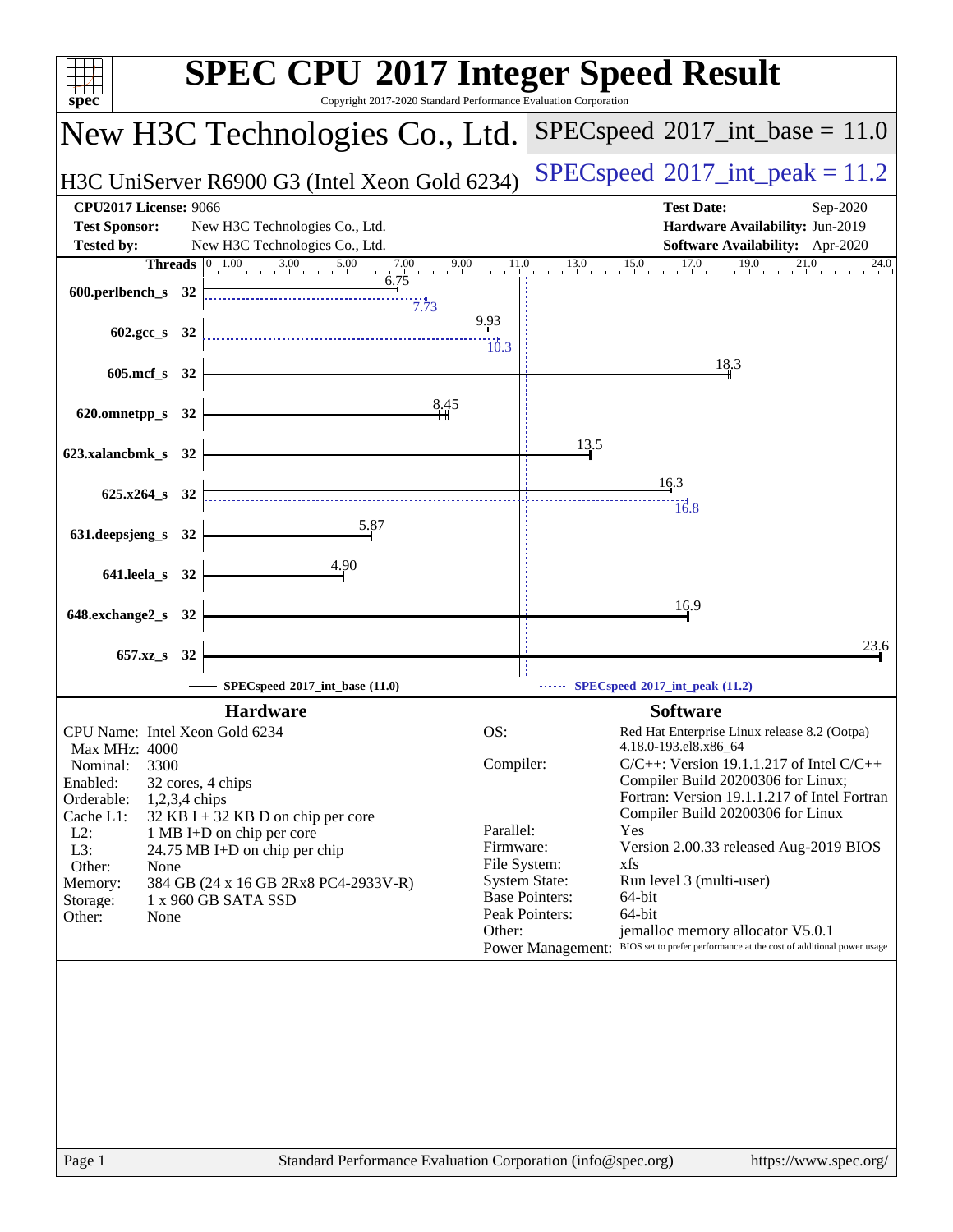

Copyright 2017-2020 Standard Performance Evaluation Corporation

# New H3C Technologies Co., Ltd.

H3C UniServer R6900 G3 (Intel Xeon Gold 6234) [SPECspeed](http://www.spec.org/auto/cpu2017/Docs/result-fields.html#SPECspeed2017intpeak)®2017\_int\_peak =  $11.2$ 

 $SPECspeed^{\circ}2017\_int\_base = 11.0$  $SPECspeed^{\circ}2017\_int\_base = 11.0$ 

**[Test Sponsor:](http://www.spec.org/auto/cpu2017/Docs/result-fields.html#TestSponsor)** New H3C Technologies Co., Ltd. **[Hardware Availability:](http://www.spec.org/auto/cpu2017/Docs/result-fields.html#HardwareAvailability)** Jun-2019 **[Tested by:](http://www.spec.org/auto/cpu2017/Docs/result-fields.html#Testedby)** New H3C Technologies Co., Ltd. **[Software Availability:](http://www.spec.org/auto/cpu2017/Docs/result-fields.html#SoftwareAvailability)** Apr-2020

**[CPU2017 License:](http://www.spec.org/auto/cpu2017/Docs/result-fields.html#CPU2017License)** 9066 **[Test Date:](http://www.spec.org/auto/cpu2017/Docs/result-fields.html#TestDate)** Sep-2020

#### **[Results Table](http://www.spec.org/auto/cpu2017/Docs/result-fields.html#ResultsTable)**

|                                                   | <b>Base</b>    |                |       |                |       | <b>Peak</b>    |       |                |                |              |                |              |                |              |
|---------------------------------------------------|----------------|----------------|-------|----------------|-------|----------------|-------|----------------|----------------|--------------|----------------|--------------|----------------|--------------|
| <b>Benchmark</b>                                  | <b>Threads</b> | <b>Seconds</b> | Ratio | <b>Seconds</b> | Ratio | <b>Seconds</b> | Ratio | <b>Threads</b> | <b>Seconds</b> | <b>Ratio</b> | <b>Seconds</b> | <b>Ratio</b> | <b>Seconds</b> | <b>Ratio</b> |
| $600.$ perlbench s                                | 32             | 263            | 6.75  | 263            | 6.75  | 262            | 6.79  | 32             | 230            | 7.73         | 230            | 7.71         | 228            | 7.77         |
| $602 \text{.} \text{gcc}\text{_<}$ s              | 32             | 403            | 9.88  | 401            | 9.93  | 399            | 9.97  | 32             | 386            | 10.3         | 389            | 10.2         | 386            | 10.3         |
| $605$ .mcf s                                      | 32             | 258            | 18.3  | 258            | 18.3  | 257            | 18.4  | 32             | 258            | 18.3         | 258            | 18.3         | 257            | 18.4         |
| 620.omnetpp_s                                     | 32             | 199            | 8.21  | 193            | 8.45  | 191            | 8.52  | 32             | 199            | 8.21         | <u>193</u>     | 8.45         | 191            | 8.52         |
| 623.xalancbmk s                                   | 32             | 105            | 13.4  | 105            | 13.5  | 105            | 13.5  | 32             | 105            | 13.4         | 105            | 13.5         | 105            | 13.5         |
| 625.x264 s                                        | 32             | 108            | 16.3  | 108            | 16.3  | 108            | 16.3  | 32             | 105            | 16.9         | 105            | 16.8         | 105            | 16.8         |
| 631.deepsjeng_s                                   | 32             | 244            | 5.87  | 244            | 5.87  | 244            | 5.87  | 32             | 244            | 5.87         | 244            | 5.87         | 244            | 5.87         |
| 641.leela_s                                       | 32             | 348            | 4.90  | 348            | 4.90  | 348            | 4.90  | 32             | 348            | 4.90         | 348            | 4.90         | 348            | 4.90         |
| 648.exchange2_s                                   | 32             | 174            | 16.9  | 175            | 16.8  | 174            | 16.9  | 32             | 174            | 16.9         | 175            | 16.8         | 174            | <b>16.9</b>  |
| $657.xz$ s                                        | 32             | 262            | 23.6  | 262            | 23.6  | 263            | 23.5  | 32             | 262            | 23.6         | 262            | 23.6         | 263            | 23.5         |
| $SPECspeed^{\circ}2017$ int base =<br><b>11.0</b> |                |                |       |                |       |                |       |                |                |              |                |              |                |              |

**[SPECspeed](http://www.spec.org/auto/cpu2017/Docs/result-fields.html#SPECspeed2017intpeak)[2017\\_int\\_peak =](http://www.spec.org/auto/cpu2017/Docs/result-fields.html#SPECspeed2017intpeak) 11.2**

Results appear in the [order in which they were run.](http://www.spec.org/auto/cpu2017/Docs/result-fields.html#RunOrder) Bold underlined text [indicates a median measurement](http://www.spec.org/auto/cpu2017/Docs/result-fields.html#Median).

#### **[Compiler Notes](http://www.spec.org/auto/cpu2017/Docs/result-fields.html#CompilerNotes)**

The inconsistent Compiler version information under Compiler Version section is due to a discrepancy in Intel Compiler. The correct version of C/C++ compiler is: Version 19.1.1.217 Build 20200306 Compiler for Linux The correct version of Fortran compiler is: Version 19.1.1.217 Build 20200306 Compiler for Linux

#### **[Operating System Notes](http://www.spec.org/auto/cpu2017/Docs/result-fields.html#OperatingSystemNotes)**

Stack size set to unlimited using "ulimit -s unlimited"

#### **[Environment Variables Notes](http://www.spec.org/auto/cpu2017/Docs/result-fields.html#EnvironmentVariablesNotes)**

```
Environment variables set by runcpu before the start of the run:
KMP AFFINITY = "granularity=fine, scatter"
LD_LIBRARY_PATH = "/home/speccpu/lib/intel64:/home/speccpu/je5.0.1-64"
MALLOC_CONF = "retain:true"
OMP_STACKSIZE = "192M"
```
#### **[General Notes](http://www.spec.org/auto/cpu2017/Docs/result-fields.html#GeneralNotes)**

 Binaries compiled on a system with 1x Intel Core i9-7980XE CPU + 64GB RAM memory using Redhat Enterprise Linux 8.0 NA: The test sponsor attests, as of date of publication, that CVE-2017-5754 (Meltdown) is mitigated in the system as tested and documented. Yes: The test sponsor attests, as of date of publication, that CVE-2017-5753 (Spectre variant 1) is mitigated in the system as tested and documented. Yes: The test sponsor attests, as of date of publication, that CVE-2017-5715 (Spectre variant 2)

| Page 2 | Standard Performance Evaluation Corporation (info@spec.org) | https://www.spec.org/ |
|--------|-------------------------------------------------------------|-----------------------|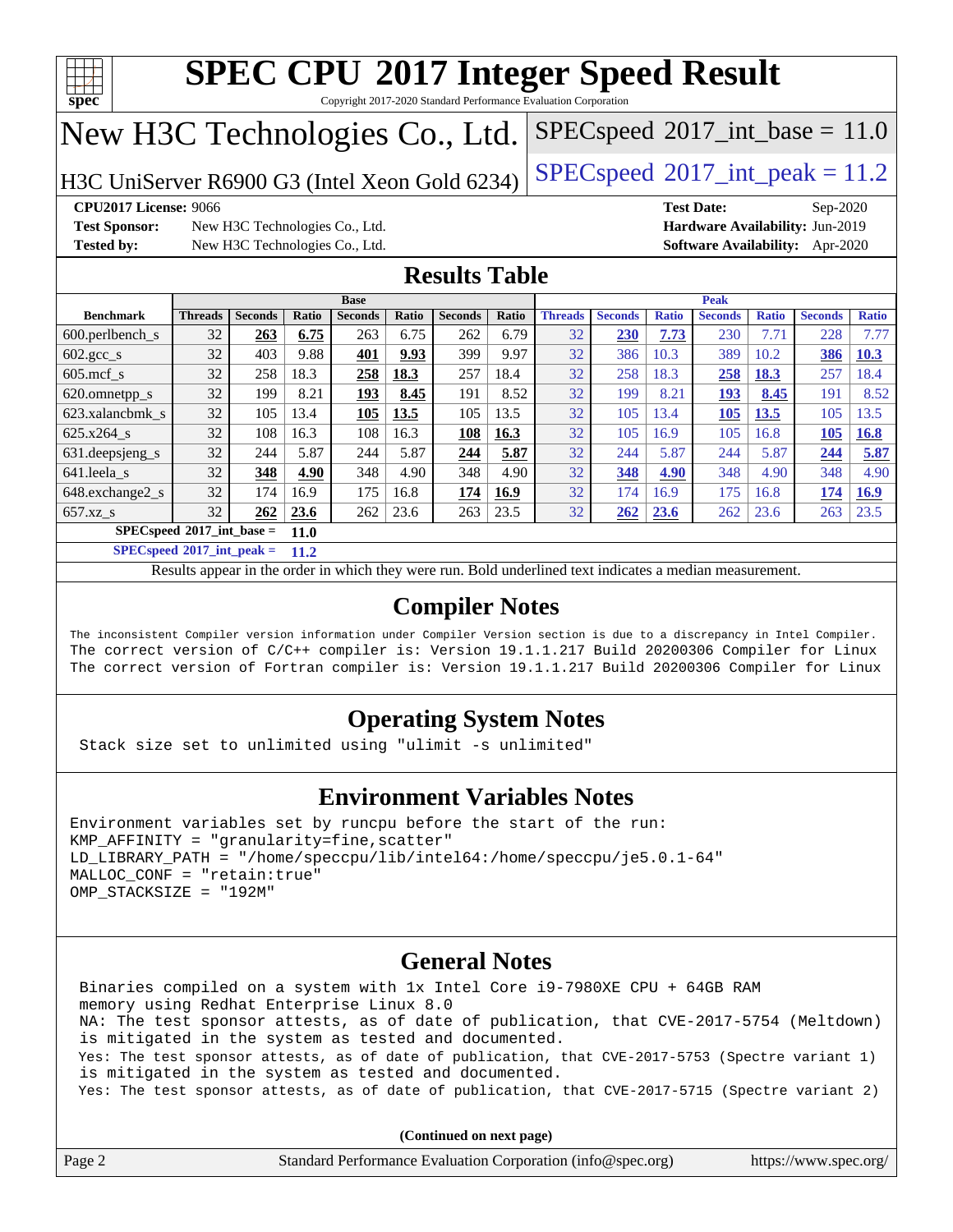

Copyright 2017-2020 Standard Performance Evaluation Corporation

### New H3C Technologies Co., Ltd.

H3C UniServer R6900 G3 (Intel Xeon Gold 6234) [SPECspeed](http://www.spec.org/auto/cpu2017/Docs/result-fields.html#SPECspeed2017intpeak)®2017\_int\_peak =  $11.2$ 

 $SPECspeed^{\circ}2017\_int\_base = 11.0$  $SPECspeed^{\circ}2017\_int\_base = 11.0$ 

**[Test Sponsor:](http://www.spec.org/auto/cpu2017/Docs/result-fields.html#TestSponsor)** New H3C Technologies Co., Ltd. **[Hardware Availability:](http://www.spec.org/auto/cpu2017/Docs/result-fields.html#HardwareAvailability)** Jun-2019 **[Tested by:](http://www.spec.org/auto/cpu2017/Docs/result-fields.html#Testedby)** New H3C Technologies Co., Ltd. **[Software Availability:](http://www.spec.org/auto/cpu2017/Docs/result-fields.html#SoftwareAvailability)** Apr-2020

**[CPU2017 License:](http://www.spec.org/auto/cpu2017/Docs/result-fields.html#CPU2017License)** 9066 **[Test Date:](http://www.spec.org/auto/cpu2017/Docs/result-fields.html#TestDate)** Sep-2020

#### **[General Notes \(Continued\)](http://www.spec.org/auto/cpu2017/Docs/result-fields.html#GeneralNotes)**

 is mitigated in the system as tested and documented. Transparent Huge Pages enabled by default Prior to runcpu invocation Filesystem page cache synced and cleared with: sync; echo 3> /proc/sys/vm/drop\_caches jemalloc, a general purpose malloc implementation built with the RedHat Enterprise 7.5, and the system compiler gcc 4.8.5 sources available from jemalloc.net or <https://github.com/jemalloc/jemalloc/releases>

#### **[Platform Notes](http://www.spec.org/auto/cpu2017/Docs/result-fields.html#PlatformNotes)**

Page 3 Standard Performance Evaluation Corporation [\(info@spec.org\)](mailto:info@spec.org) <https://www.spec.org/> BIOS Settings: Set Hyper Threading to Disabled Set Patrol Scrub to Disabled Set IMC Interleaving to 2-way Interleave Sysinfo program /home/speccpu/bin/sysinfo Rev: r6365 of 2019-08-21 295195f888a3d7edb1e6e46a485a0011 running on localhost.localdomain Mon Sep 14 21:14:59 2020 SUT (System Under Test) info as seen by some common utilities. For more information on this section, see <https://www.spec.org/cpu2017/Docs/config.html#sysinfo> From /proc/cpuinfo model name : Intel(R) Xeon(R) Gold 6234 CPU @ 3.30GHz 4 "physical id"s (chips) 32 "processors" cores, siblings (Caution: counting these is hw and system dependent. The following excerpts from /proc/cpuinfo might not be reliable. Use with caution.) cpu cores : 8 siblings : 8 physical 0: cores 2 3 9 20 24 25 27 physical 1: cores 1 3 4 9 17 18 24 27 physical 2: cores 2 4 8 9 16 19 26 27 physical 3: cores 2 8 9 11 17 20 26 27 From lscpu: Architecture: x86\_64 CPU op-mode(s): 32-bit, 64-bit Byte Order: Little Endian  $CPU(s):$  32 On-line CPU(s) list: 0-31 Thread(s) per core: 1 Core(s) per socket: 8 Socket(s): 4 **(Continued on next page)**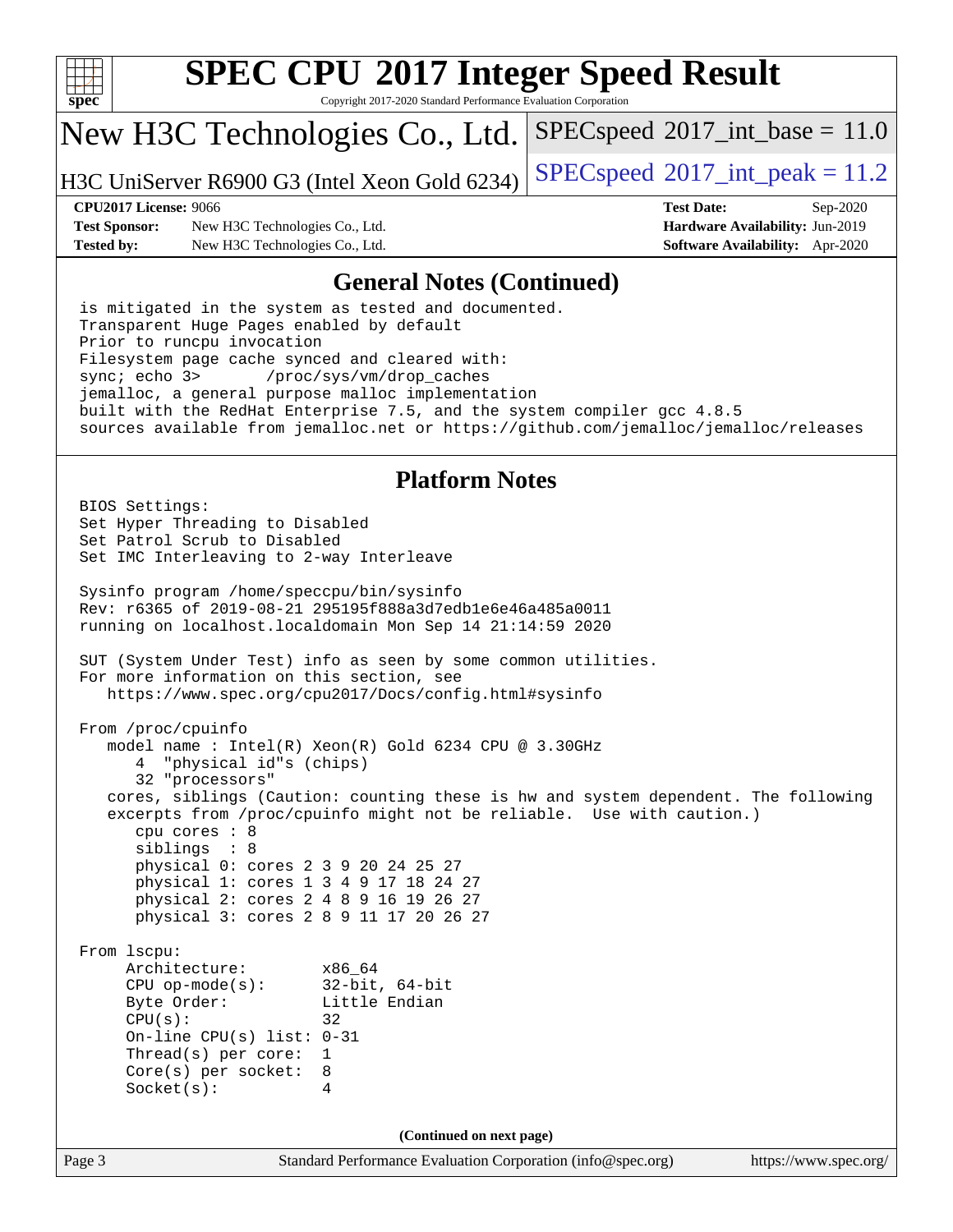

Copyright 2017-2020 Standard Performance Evaluation Corporation

### New H3C Technologies Co., Ltd.

H3C UniServer R6900 G3 (Intel Xeon Gold 6234) [SPECspeed](http://www.spec.org/auto/cpu2017/Docs/result-fields.html#SPECspeed2017intpeak)®2017\_int\_peak =  $11.2$ 

 $SPECspeed^{\circ}2017\_int\_base = 11.0$  $SPECspeed^{\circ}2017\_int\_base = 11.0$ 

#### **[CPU2017 License:](http://www.spec.org/auto/cpu2017/Docs/result-fields.html#CPU2017License)** 9066 **[Test Date:](http://www.spec.org/auto/cpu2017/Docs/result-fields.html#TestDate)** Sep-2020

**[Test Sponsor:](http://www.spec.org/auto/cpu2017/Docs/result-fields.html#TestSponsor)** New H3C Technologies Co., Ltd. **[Hardware Availability:](http://www.spec.org/auto/cpu2017/Docs/result-fields.html#HardwareAvailability)** Jun-2019 **[Tested by:](http://www.spec.org/auto/cpu2017/Docs/result-fields.html#Testedby)** New H3C Technologies Co., Ltd. **[Software Availability:](http://www.spec.org/auto/cpu2017/Docs/result-fields.html#SoftwareAvailability)** Apr-2020

#### **[Platform Notes \(Continued\)](http://www.spec.org/auto/cpu2017/Docs/result-fields.html#PlatformNotes)**

| NUMA $node(s):$            | 4                                                                                   |
|----------------------------|-------------------------------------------------------------------------------------|
| Vendor ID:                 | GenuineIntel                                                                        |
| CPU family:                | 6                                                                                   |
| Model:                     | 85                                                                                  |
| Model name:                | $Intel(R)$ Xeon $(R)$ Gold 6234 CPU @ 3.30GHz                                       |
| Stepping:                  | 7                                                                                   |
| CPU MHz:                   | 3610.124                                                                            |
| $CPU$ max $MHz$ :          | 4000.0000                                                                           |
| CPU min MHz:               | 1200.0000                                                                           |
| BogoMIPS:                  | 6600.00                                                                             |
| Virtualization:            | $VT - x$                                                                            |
| $L1d$ cache:               | 32K                                                                                 |
| Lli cache:                 | 32K                                                                                 |
| $L2$ cache:                | 1024K                                                                               |
| $L3$ cache:                | 25344K                                                                              |
| NUMA $node0$ $CPU(s):$     | $0 - 7$                                                                             |
| NUMA $node1$ $CPU(s):$     | $8 - 15$                                                                            |
| NUMA node2 $CPU(s): 16-23$ |                                                                                     |
| NUMA $node3$ $CPU(s)$ :    | $24 - 31$                                                                           |
| Flaqs:                     | fpu vme de pse tsc msr pae mce cx8 apic sep mtrr pqe mca cmov                       |
|                            | pat pse36 clflush dts acpi mmx fxsr sse sse2 ss ht tm pbe syscall nx pdpe1qb rdtscp |
|                            | Im constant tsc art arch perfmon pebs bts rep good nopl xtopology nonstop tsc cpuid |
|                            | aperfmperf pni pclmulqdq dtes64 monitor ds cpl vmx smx est tm2 ssse3 sdbq fma cx16  |

lonstop\_tsc cpuid e3 sdbg fma cx16 xtpr pdcm pcid dca sse4\_1 sse4\_2 x2apic movbe popcnt tsc\_deadline\_timer aes xsave avx f16c rdrand lahf\_lm abm 3dnowprefetch cpuid\_fault epb cat\_l3 cdp\_l3 invpcid\_single intel\_ppin ssbd mba ibrs ibpb stibp ibrs\_enhanced tpr\_shadow vnmi flexpriority ept vpid fsgsbase tsc\_adjust bmi1 hle avx2 smep bmi2 erms invpcid rtm cqm mpx rdt\_a avx512f avx512dq rdseed adx smap clflushopt clwb intel\_pt avx512cd avx512bw avx512vl xsaveopt xsavec xgetbv1 xsaves cqm\_llc cqm\_occup\_llc cqm\_mbm\_total cqm\_mbm\_local dtherm ida arat pln pts hwp hwp\_act\_window hwp\_epp hwp\_pkg\_req pku ospke avx512\_vnni md\_clear flush\_l1d arch\_capabilities

```
 /proc/cpuinfo cache data
   cache size : 25344 KB
```
 From numactl --hardware WARNING: a numactl 'node' might or might not correspond to a physical chip. available: 4 nodes (0-3) node 0 cpus: 0 1 2 3 4 5 6 7 node 0 size: 95072 MB node 0 free: 94612 MB node 1 cpus: 8 9 10 11 12 13 14 15 node 1 size: 96765 MB node 1 free: 96549 MB node 2 cpus: 16 17 18 19 20 21 22 23 node 2 size: 96738 MB node 2 free: 96106 MB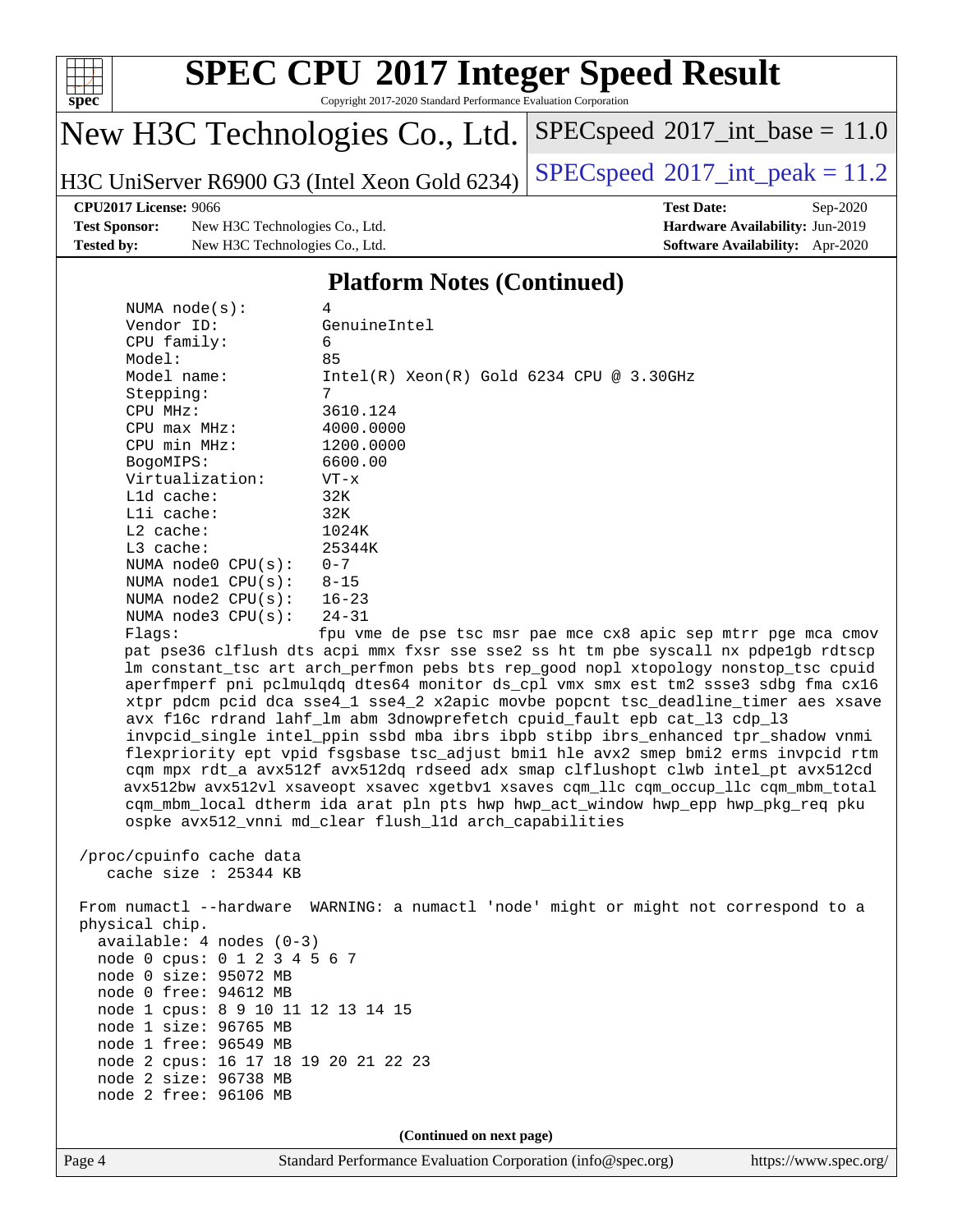

Page 5 Standard Performance Evaluation Corporation [\(info@spec.org\)](mailto:info@spec.org) <https://www.spec.org/>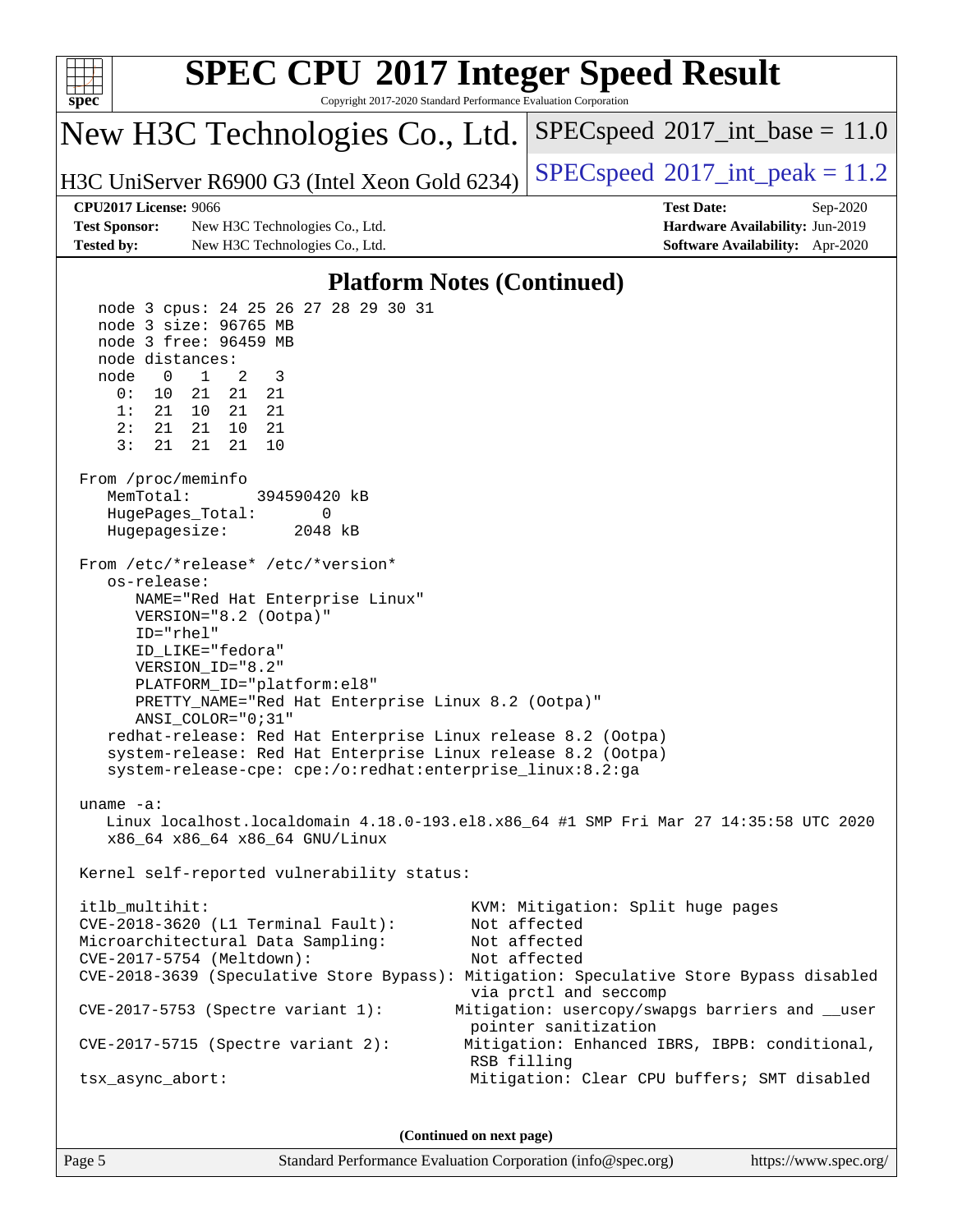| <b>SPEC CPU®2017 Integer Speed Result</b><br>Copyright 2017-2020 Standard Performance Evaluation Corporation<br>$spec^*$                                                                                                                                                                                                                                  |  |  |  |  |  |  |  |
|-----------------------------------------------------------------------------------------------------------------------------------------------------------------------------------------------------------------------------------------------------------------------------------------------------------------------------------------------------------|--|--|--|--|--|--|--|
| $SPEC speed^{\circ}2017\_int\_base = 11.0$<br>New H3C Technologies Co., Ltd.                                                                                                                                                                                                                                                                              |  |  |  |  |  |  |  |
| $SPEC speed^{\circ}2017\_int\_peak = 11.2$<br>H3C UniServer R6900 G3 (Intel Xeon Gold 6234)                                                                                                                                                                                                                                                               |  |  |  |  |  |  |  |
| <b>CPU2017 License: 9066</b><br><b>Test Date:</b><br>Sep-2020<br><b>Test Sponsor:</b><br>New H3C Technologies Co., Ltd.<br>Hardware Availability: Jun-2019<br>Software Availability: Apr-2020<br><b>Tested by:</b><br>New H3C Technologies Co., Ltd.                                                                                                      |  |  |  |  |  |  |  |
| <b>Platform Notes (Continued)</b>                                                                                                                                                                                                                                                                                                                         |  |  |  |  |  |  |  |
| run-level 3 Sep 14 21:14                                                                                                                                                                                                                                                                                                                                  |  |  |  |  |  |  |  |
| SPEC is set to: /home/speccpu<br>Filesystem<br>Size Used Avail Use% Mounted on<br>Type<br>/dev/mapper/rhel-home xfs<br>839G<br>80G 759G 10% / home                                                                                                                                                                                                        |  |  |  |  |  |  |  |
| From /sys/devices/virtual/dmi/id<br>BIOS:<br>American Megatrends Inc. 2.00.33 08/22/2019<br>Vendor: New H3C Technologies Co., Ltd.<br>Product: H3C UniServer R6900 G3<br>Product Family: Rack<br>Serial: 210235A3T0H204000004                                                                                                                             |  |  |  |  |  |  |  |
| Additional information from dmidecode follows. WARNING: Use caution when you interpret<br>this section. The 'dmidecode' program reads system data which is "intended to allow<br>hardware to be accurately determined", but the intent may not be met, as there are<br>frequent changes to hardware, firmware, and the "DMTF SMBIOS" standard.<br>Memory: |  |  |  |  |  |  |  |
| 24x Micron 18ASF2G72PDZ-2G9E1 16 GB 2 rank 2933<br>24x NO DIMM NO DIMM<br>(End of data from sysinfo program)                                                                                                                                                                                                                                              |  |  |  |  |  |  |  |
| <b>Compiler Version Notes</b>                                                                                                                                                                                                                                                                                                                             |  |  |  |  |  |  |  |
| $\mathsf{C}$<br>600.perlbench_s(base) 602.gcc_s(base, peak) 605.mcf_s(base, peak)<br>625.x264_s(base, peak) 657.xz_s(base, peak)                                                                                                                                                                                                                          |  |  |  |  |  |  |  |
| Intel(R) C Compiler for applications running on Intel(R) 64, Version 2021.1<br>NextGen Build 20200304<br>Copyright (C) 1985-2020 Intel Corporation. All rights reserved.                                                                                                                                                                                  |  |  |  |  |  |  |  |
|                                                                                                                                                                                                                                                                                                                                                           |  |  |  |  |  |  |  |
| 600.perlbench_s(peak)<br>C                                                                                                                                                                                                                                                                                                                                |  |  |  |  |  |  |  |
| Intel(R) C Intel(R) 64 Compiler for applications running on Intel(R) 64,<br>Version 19.1.1.217 Build 20200306<br>Copyright (C) 1985-2020 Intel Corporation. All rights reserved.<br>_________________                                                                                                                                                     |  |  |  |  |  |  |  |
| 600.perlbench_s(base) 602.gcc_s(base, peak) 605.mcf_s(base, peak)<br>C<br>625.x264_s(base, peak) 657.xz_s(base, peak)                                                                                                                                                                                                                                     |  |  |  |  |  |  |  |
| (Continued on next page)                                                                                                                                                                                                                                                                                                                                  |  |  |  |  |  |  |  |
| Page 6<br>Standard Performance Evaluation Corporation (info@spec.org)<br>https://www.spec.org/                                                                                                                                                                                                                                                            |  |  |  |  |  |  |  |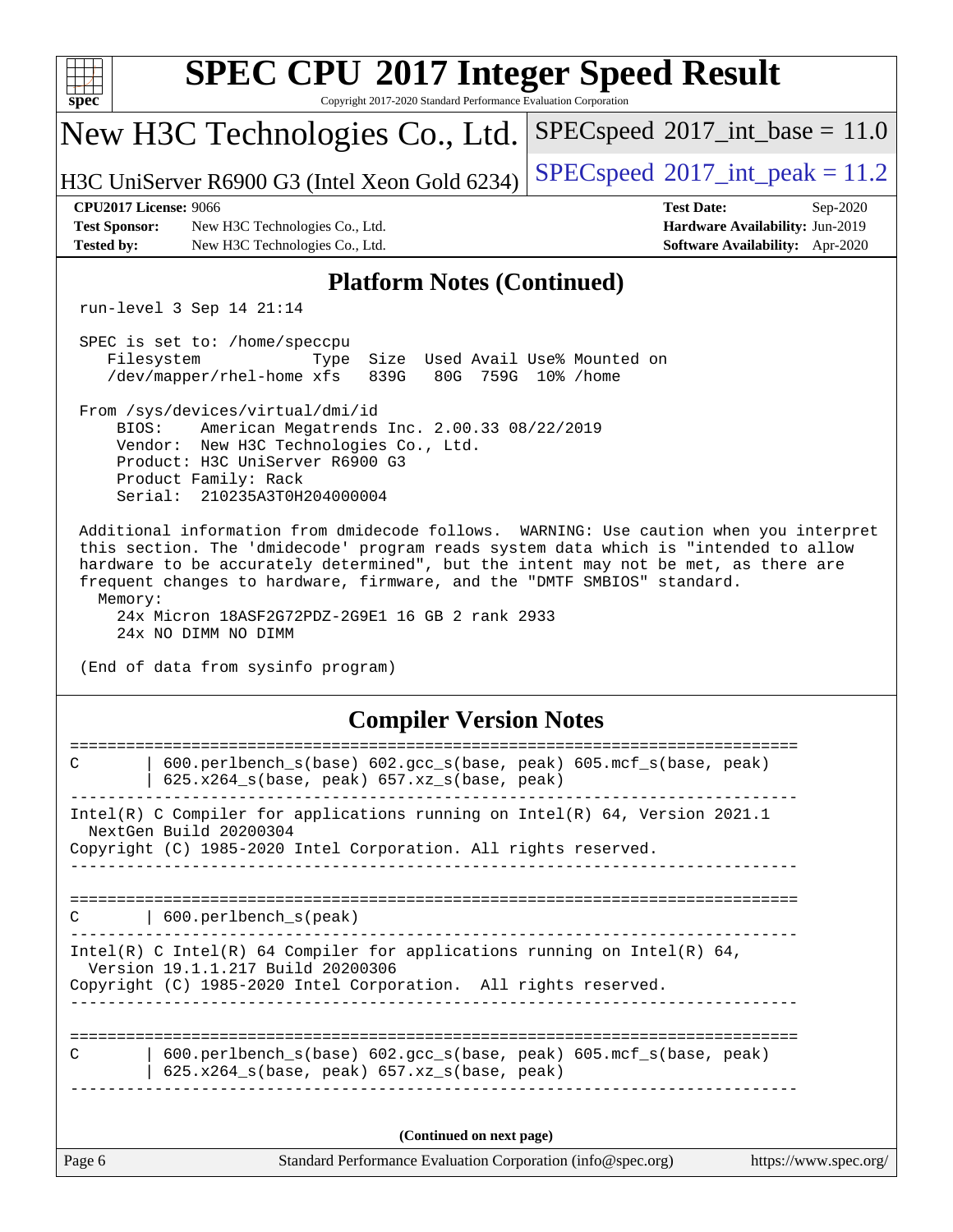| New H3C Technologies Co., Ltd.                                                                                                                                                     | $SPEC speed^{\circ}2017\_int\_base = 11.0$                                                            |
|------------------------------------------------------------------------------------------------------------------------------------------------------------------------------------|-------------------------------------------------------------------------------------------------------|
| H3C UniServer R6900 G3 (Intel Xeon Gold 6234)                                                                                                                                      | $SPEC speed^{\circ}2017\_int\_peak = 11.2$                                                            |
| <b>CPU2017 License: 9066</b><br><b>Test Sponsor:</b><br>New H3C Technologies Co., Ltd.<br><b>Tested by:</b><br>New H3C Technologies Co., Ltd.                                      | <b>Test Date:</b><br>$Sep-2020$<br>Hardware Availability: Jun-2019<br>Software Availability: Apr-2020 |
| <b>Compiler Version Notes (Continued)</b>                                                                                                                                          |                                                                                                       |
| Intel(R) C Compiler for applications running on Intel(R) 64, Version 2021.1<br>NextGen Build 20200304<br>Copyright (C) 1985-2020 Intel Corporation. All rights reserved.           |                                                                                                       |
| 600.perlbench_s(peak)<br>C                                                                                                                                                         | ------------------------------------                                                                  |
| $Intel(R)$ C Intel(R) 64 Compiler for applications running on Intel(R) 64,<br>Version 19.1.1.217 Build 20200306<br>Copyright (C) 1985-2020 Intel Corporation. All rights reserved. |                                                                                                       |
| 620.omnetpp_s(base, peak) 623.xalancbmk_s(base, peak)<br>$C++$<br>631.deepsjeng_s(base, peak) 641.leela_s(base, peak)                                                              |                                                                                                       |
| Intel(R) C++ Compiler for applications running on Intel(R) 64, Version 2021.1<br>NextGen Build 20200304<br>Copyright (C) 1985-2020 Intel Corporation. All rights reserved.         |                                                                                                       |
| Fortran   648. exchange2_s(base, peak)                                                                                                                                             | --------------------------                                                                            |
| $Intel(R)$ Fortran Intel(R) 64 Compiler for applications running on Intel(R)<br>64, Version 19.1.1.217 Build 20200306                                                              |                                                                                                       |

# **[Base Compiler Invocation](http://www.spec.org/auto/cpu2017/Docs/result-fields.html#BaseCompilerInvocation)**

| C benchmarks: |  |
|---------------|--|
| icc           |  |

[C++ benchmarks:](http://www.spec.org/auto/cpu2017/Docs/result-fields.html#CXXbenchmarks) [icpc](http://www.spec.org/cpu2017/results/res2020q4/cpu2017-20200927-24031.flags.html#user_CXXbase_intel_icpc_c510b6838c7f56d33e37e94d029a35b4a7bccf4766a728ee175e80a419847e808290a9b78be685c44ab727ea267ec2f070ec5dc83b407c0218cded6866a35d07)

[Fortran benchmarks](http://www.spec.org/auto/cpu2017/Docs/result-fields.html#Fortranbenchmarks): [ifort](http://www.spec.org/cpu2017/results/res2020q4/cpu2017-20200927-24031.flags.html#user_FCbase_intel_ifort_8111460550e3ca792625aed983ce982f94888b8b503583aa7ba2b8303487b4d8a21a13e7191a45c5fd58ff318f48f9492884d4413fa793fd88dd292cad7027ca)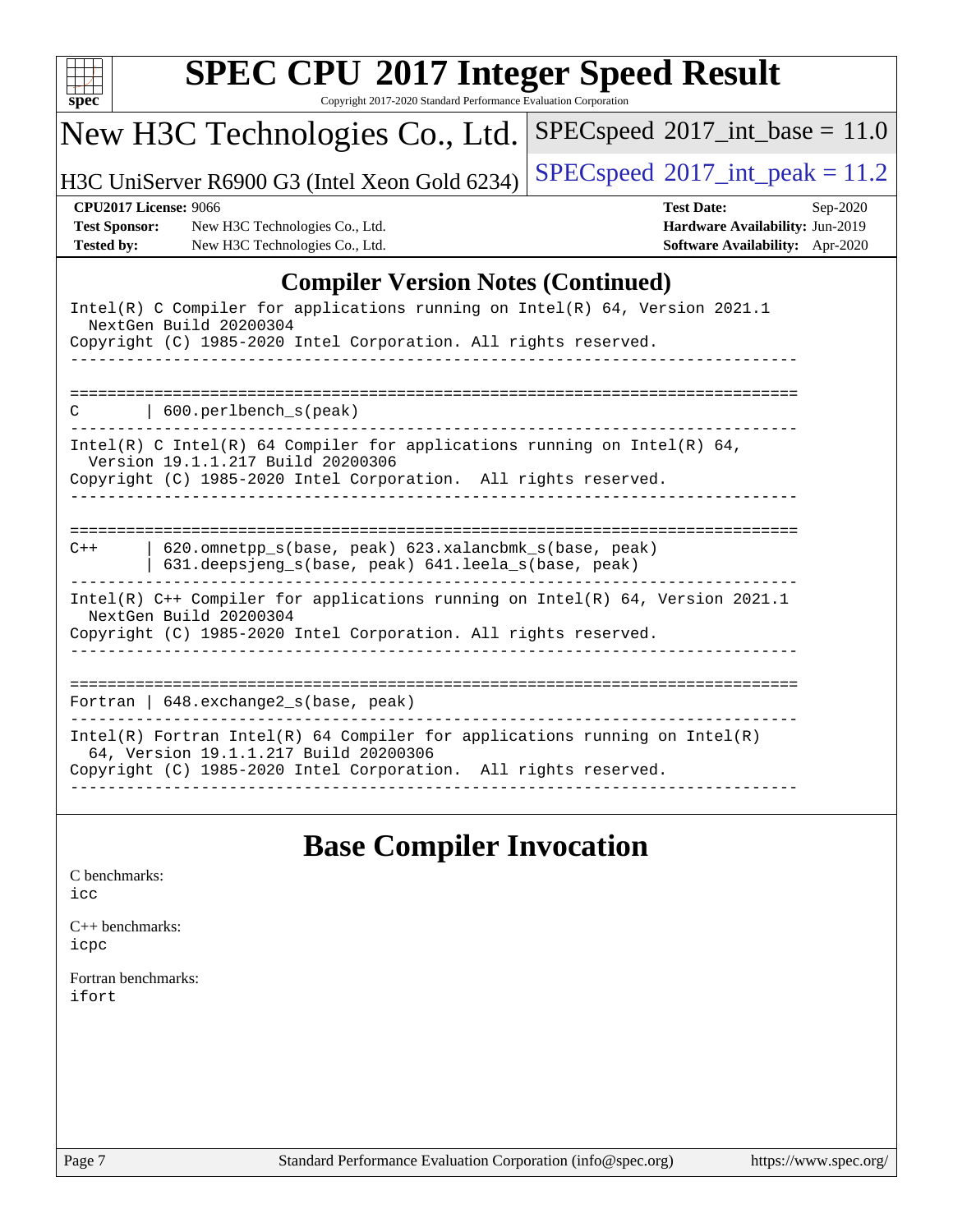

Copyright 2017-2020 Standard Performance Evaluation Corporation

## New H3C Technologies Co., Ltd.

H3C UniServer R6900 G3 (Intel Xeon Gold 6234) [SPECspeed](http://www.spec.org/auto/cpu2017/Docs/result-fields.html#SPECspeed2017intpeak)®[2017\\_int\\_peak = 1](http://www.spec.org/auto/cpu2017/Docs/result-fields.html#SPECspeed2017intpeak)1.2

 $SPECspeed^{\circ}2017\_int\_base = 11.0$  $SPECspeed^{\circ}2017\_int\_base = 11.0$ 

**[CPU2017 License:](http://www.spec.org/auto/cpu2017/Docs/result-fields.html#CPU2017License)** 9066 **[Test Date:](http://www.spec.org/auto/cpu2017/Docs/result-fields.html#TestDate)** Sep-2020

**[Test Sponsor:](http://www.spec.org/auto/cpu2017/Docs/result-fields.html#TestSponsor)** New H3C Technologies Co., Ltd. **[Hardware Availability:](http://www.spec.org/auto/cpu2017/Docs/result-fields.html#HardwareAvailability)** Jun-2019 **[Tested by:](http://www.spec.org/auto/cpu2017/Docs/result-fields.html#Testedby)** New H3C Technologies Co., Ltd. **[Software Availability:](http://www.spec.org/auto/cpu2017/Docs/result-fields.html#SoftwareAvailability)** Apr-2020

### **[Base Portability Flags](http://www.spec.org/auto/cpu2017/Docs/result-fields.html#BasePortabilityFlags)**

 600.perlbench\_s: [-DSPEC\\_LP64](http://www.spec.org/cpu2017/results/res2020q4/cpu2017-20200927-24031.flags.html#b600.perlbench_s_basePORTABILITY_DSPEC_LP64) [-DSPEC\\_LINUX\\_X64](http://www.spec.org/cpu2017/results/res2020q4/cpu2017-20200927-24031.flags.html#b600.perlbench_s_baseCPORTABILITY_DSPEC_LINUX_X64) 602.gcc\_s: [-DSPEC\\_LP64](http://www.spec.org/cpu2017/results/res2020q4/cpu2017-20200927-24031.flags.html#suite_basePORTABILITY602_gcc_s_DSPEC_LP64) 605.mcf\_s: [-DSPEC\\_LP64](http://www.spec.org/cpu2017/results/res2020q4/cpu2017-20200927-24031.flags.html#suite_basePORTABILITY605_mcf_s_DSPEC_LP64) 620.omnetpp\_s: [-DSPEC\\_LP64](http://www.spec.org/cpu2017/results/res2020q4/cpu2017-20200927-24031.flags.html#suite_basePORTABILITY620_omnetpp_s_DSPEC_LP64) 623.xalancbmk\_s: [-DSPEC\\_LP64](http://www.spec.org/cpu2017/results/res2020q4/cpu2017-20200927-24031.flags.html#suite_basePORTABILITY623_xalancbmk_s_DSPEC_LP64) [-DSPEC\\_LINUX](http://www.spec.org/cpu2017/results/res2020q4/cpu2017-20200927-24031.flags.html#b623.xalancbmk_s_baseCXXPORTABILITY_DSPEC_LINUX) 625.x264\_s: [-DSPEC\\_LP64](http://www.spec.org/cpu2017/results/res2020q4/cpu2017-20200927-24031.flags.html#suite_basePORTABILITY625_x264_s_DSPEC_LP64) 631.deepsjeng\_s: [-DSPEC\\_LP64](http://www.spec.org/cpu2017/results/res2020q4/cpu2017-20200927-24031.flags.html#suite_basePORTABILITY631_deepsjeng_s_DSPEC_LP64) 641.leela\_s: [-DSPEC\\_LP64](http://www.spec.org/cpu2017/results/res2020q4/cpu2017-20200927-24031.flags.html#suite_basePORTABILITY641_leela_s_DSPEC_LP64) 648.exchange2\_s: [-DSPEC\\_LP64](http://www.spec.org/cpu2017/results/res2020q4/cpu2017-20200927-24031.flags.html#suite_basePORTABILITY648_exchange2_s_DSPEC_LP64) 657.xz\_s: [-DSPEC\\_LP64](http://www.spec.org/cpu2017/results/res2020q4/cpu2017-20200927-24031.flags.html#suite_basePORTABILITY657_xz_s_DSPEC_LP64)

## **[Base Optimization Flags](http://www.spec.org/auto/cpu2017/Docs/result-fields.html#BaseOptimizationFlags)**

#### [C benchmarks](http://www.spec.org/auto/cpu2017/Docs/result-fields.html#Cbenchmarks):

```
-m64 -qnextgen -std=c11
-Wl,-plugin-opt=-x86-branches-within-32B-boundaries -Wl,-z,muldefs
-xCORE-AVX512 -O3 -ffast-math -flto -mfpmath=sse -funroll-loops
-fuse-ld=gold -qopt-mem-layout-trans=4 -fopenmp -DSPEC_OPENMP
-L/usr/local/jemalloc64-5.0.1/lib -ljemalloc
```
#### [C++ benchmarks:](http://www.spec.org/auto/cpu2017/Docs/result-fields.html#CXXbenchmarks)

```
-m64 -qnextgen -Wl,-plugin-opt=-x86-branches-within-32B-boundaries
-Wl,-z,muldefs -xCORE-AVX512 -O3 -ffast-math -flto -mfpmath=sse
-funroll-loops -fuse-ld=gold -qopt-mem-layout-trans=4
-L/usr/local/IntelCompiler19/compilers_and_libraries_2020.1.217/linux/compiler/lib/intel64_lin
-lqkmalloc
```
#### [Fortran benchmarks:](http://www.spec.org/auto/cpu2017/Docs/result-fields.html#Fortranbenchmarks)

```
-m64 -Wl,-plugin-opt=-x86-branches-within-32B-boundaries -xCORE-AVX512
-O3 -ipo -no-prec-div -qopt-mem-layout-trans=4
-nostandard-realloc-lhs -align array32byte
-mbranches-within-32B-boundaries
```
### **[Peak Compiler Invocation](http://www.spec.org/auto/cpu2017/Docs/result-fields.html#PeakCompilerInvocation)**

[C benchmarks](http://www.spec.org/auto/cpu2017/Docs/result-fields.html#Cbenchmarks): [icc](http://www.spec.org/cpu2017/results/res2020q4/cpu2017-20200927-24031.flags.html#user_CCpeak_intel_icc_66fc1ee009f7361af1fbd72ca7dcefbb700085f36577c54f309893dd4ec40d12360134090235512931783d35fd58c0460139e722d5067c5574d8eaf2b3e37e92)

[C++ benchmarks:](http://www.spec.org/auto/cpu2017/Docs/result-fields.html#CXXbenchmarks) [icpc](http://www.spec.org/cpu2017/results/res2020q4/cpu2017-20200927-24031.flags.html#user_CXXpeak_intel_icpc_c510b6838c7f56d33e37e94d029a35b4a7bccf4766a728ee175e80a419847e808290a9b78be685c44ab727ea267ec2f070ec5dc83b407c0218cded6866a35d07)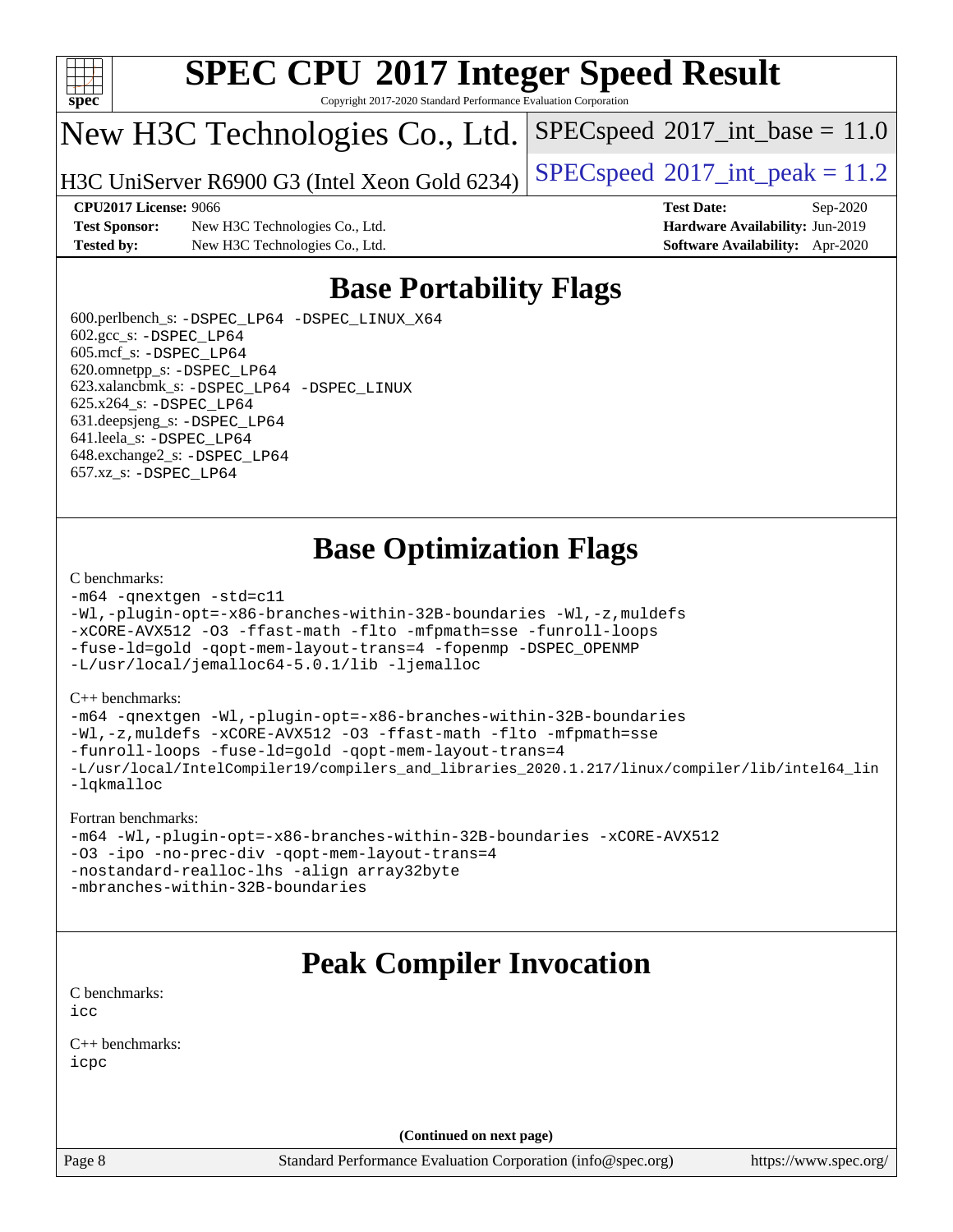

Copyright 2017-2020 Standard Performance Evaluation Corporation

# New H3C Technologies Co., Ltd.

H3C UniServer R6900 G3 (Intel Xeon Gold 6234) [SPECspeed](http://www.spec.org/auto/cpu2017/Docs/result-fields.html#SPECspeed2017intpeak)®[2017\\_int\\_peak = 1](http://www.spec.org/auto/cpu2017/Docs/result-fields.html#SPECspeed2017intpeak)1.2

 $SPECspeed^{\circledcirc}2017\_int\_base = 11.0$  $SPECspeed^{\circledcirc}2017\_int\_base = 11.0$ 

**[Test Sponsor:](http://www.spec.org/auto/cpu2017/Docs/result-fields.html#TestSponsor)** New H3C Technologies Co., Ltd. **[Hardware Availability:](http://www.spec.org/auto/cpu2017/Docs/result-fields.html#HardwareAvailability)** Jun-2019 **[Tested by:](http://www.spec.org/auto/cpu2017/Docs/result-fields.html#Testedby)** New H3C Technologies Co., Ltd. **[Software Availability:](http://www.spec.org/auto/cpu2017/Docs/result-fields.html#SoftwareAvailability)** Apr-2020

**[CPU2017 License:](http://www.spec.org/auto/cpu2017/Docs/result-fields.html#CPU2017License)** 9066 **[Test Date:](http://www.spec.org/auto/cpu2017/Docs/result-fields.html#TestDate)** Sep-2020

# **[Peak Compiler Invocation \(Continued\)](http://www.spec.org/auto/cpu2017/Docs/result-fields.html#PeakCompilerInvocation)**

[Fortran benchmarks](http://www.spec.org/auto/cpu2017/Docs/result-fields.html#Fortranbenchmarks): [ifort](http://www.spec.org/cpu2017/results/res2020q4/cpu2017-20200927-24031.flags.html#user_FCpeak_intel_ifort_8111460550e3ca792625aed983ce982f94888b8b503583aa7ba2b8303487b4d8a21a13e7191a45c5fd58ff318f48f9492884d4413fa793fd88dd292cad7027ca)

#### **[Peak Portability Flags](http://www.spec.org/auto/cpu2017/Docs/result-fields.html#PeakPortabilityFlags)**

 600.perlbench\_s: [-DSPEC\\_LP64](http://www.spec.org/cpu2017/results/res2020q4/cpu2017-20200927-24031.flags.html#b600.perlbench_s_peakPORTABILITY_DSPEC_LP64) [-DSPEC\\_LINUX\\_X64](http://www.spec.org/cpu2017/results/res2020q4/cpu2017-20200927-24031.flags.html#b600.perlbench_s_peakCPORTABILITY_DSPEC_LINUX_X64) 602.gcc\_s: [-DSPEC\\_LP64](http://www.spec.org/cpu2017/results/res2020q4/cpu2017-20200927-24031.flags.html#suite_peakCCLD602_gcc_s_DSPEC_LP64)(\*) [-DSPEC\\_LP64](http://www.spec.org/cpu2017/results/res2020q4/cpu2017-20200927-24031.flags.html#suite_peakPORTABILITY602_gcc_s_DSPEC_LP64) 605.mcf\_s: [-DSPEC\\_LP64](http://www.spec.org/cpu2017/results/res2020q4/cpu2017-20200927-24031.flags.html#suite_peakPORTABILITY605_mcf_s_DSPEC_LP64) 620.omnetpp\_s: [-DSPEC\\_LP64](http://www.spec.org/cpu2017/results/res2020q4/cpu2017-20200927-24031.flags.html#suite_peakPORTABILITY620_omnetpp_s_DSPEC_LP64) 623.xalancbmk\_s: [-DSPEC\\_LP64](http://www.spec.org/cpu2017/results/res2020q4/cpu2017-20200927-24031.flags.html#suite_peakPORTABILITY623_xalancbmk_s_DSPEC_LP64) [-DSPEC\\_LINUX](http://www.spec.org/cpu2017/results/res2020q4/cpu2017-20200927-24031.flags.html#b623.xalancbmk_s_peakCXXPORTABILITY_DSPEC_LINUX) 625.x264\_s: [-DSPEC\\_LP64](http://www.spec.org/cpu2017/results/res2020q4/cpu2017-20200927-24031.flags.html#suite_peakPORTABILITY625_x264_s_DSPEC_LP64) 631.deepsjeng\_s: [-DSPEC\\_LP64](http://www.spec.org/cpu2017/results/res2020q4/cpu2017-20200927-24031.flags.html#suite_peakPORTABILITY631_deepsjeng_s_DSPEC_LP64) 641.leela\_s: [-DSPEC\\_LP64](http://www.spec.org/cpu2017/results/res2020q4/cpu2017-20200927-24031.flags.html#suite_peakPORTABILITY641_leela_s_DSPEC_LP64) 648.exchange2\_s: [-DSPEC\\_LP64](http://www.spec.org/cpu2017/results/res2020q4/cpu2017-20200927-24031.flags.html#suite_peakPORTABILITY648_exchange2_s_DSPEC_LP64) 657.xz\_s: [-DSPEC\\_LP64](http://www.spec.org/cpu2017/results/res2020q4/cpu2017-20200927-24031.flags.html#suite_peakPORTABILITY657_xz_s_DSPEC_LP64)

(\*) Indicates a portability flag that was found in a non-portability variable.

# **[Peak Optimization Flags](http://www.spec.org/auto/cpu2017/Docs/result-fields.html#PeakOptimizationFlags)**

[C benchmarks](http://www.spec.org/auto/cpu2017/Docs/result-fields.html#Cbenchmarks):

```
 600.perlbench_s: -Wl,-z,muldefs -prof-gen(pass 1) -prof-use(pass 2)
-xCORE-AVX512 -ipo -O3 -no-prec-div
-qopt-mem-layout-trans=4 -fno-strict-overflow
-mbranches-within-32B-boundaries
-L/usr/local/jemalloc64-5.0.1/lib -ljemalloc
```
 602.gcc\_s: [-m64](http://www.spec.org/cpu2017/results/res2020q4/cpu2017-20200927-24031.flags.html#user_peakCCLD602_gcc_s_m64-icc) [-qnextgen](http://www.spec.org/cpu2017/results/res2020q4/cpu2017-20200927-24031.flags.html#user_peakCCLD602_gcc_s_f-qnextgen) [-std=c11](http://www.spec.org/cpu2017/results/res2020q4/cpu2017-20200927-24031.flags.html#user_peakCCLD602_gcc_s_std-icc-std_0e1c27790398a4642dfca32ffe6c27b5796f9c2d2676156f2e42c9c44eaad0c049b1cdb667a270c34d979996257aeb8fc440bfb01818dbc9357bd9d174cb8524) [-fuse-ld=gold](http://www.spec.org/cpu2017/results/res2020q4/cpu2017-20200927-24031.flags.html#user_peakCCLD602_gcc_s_f-fuse-ld_920b3586e2b8c6e0748b9c84fa9b744736ba725a32cab14ad8f3d4ad28eecb2f59d1144823d2e17006539a88734fe1fc08fc3035f7676166309105a78aaabc32) [-Wl,-plugin-opt=-x86-branches-within-32B-boundaries](http://www.spec.org/cpu2017/results/res2020q4/cpu2017-20200927-24031.flags.html#user_peakLDFLAGS602_gcc_s_f-x86-branches-within-32B-boundaries_0098b4e4317ae60947b7b728078a624952a08ac37a3c797dfb4ffeb399e0c61a9dd0f2f44ce917e9361fb9076ccb15e7824594512dd315205382d84209e912f3) [-Wl,-z,muldefs](http://www.spec.org/cpu2017/results/res2020q4/cpu2017-20200927-24031.flags.html#user_peakEXTRA_LDFLAGS602_gcc_s_link_force_multiple1_b4cbdb97b34bdee9ceefcfe54f4c8ea74255f0b02a4b23e853cdb0e18eb4525ac79b5a88067c842dd0ee6996c24547a27a4b99331201badda8798ef8a743f577) [-fprofile-generate](http://www.spec.org/cpu2017/results/res2020q4/cpu2017-20200927-24031.flags.html#user_peakPASS1_CFLAGSPASS1_LDFLAGS602_gcc_s_fprofile-generate)(pass 1) [-fprofile-use=default.profdata](http://www.spec.org/cpu2017/results/res2020q4/cpu2017-20200927-24031.flags.html#user_peakPASS2_CFLAGSPASS2_LDFLAGS602_gcc_s_fprofile-use_56aeee182b92ec249f9670f17c9b8e7d83fe2d25538e35a2cf64c434b579a2235a8b8fc66ef5678d24461366bbab9d486c870d8a72905233fc08e43eefe3cd80)(pass 2) [-xCORE-AVX512](http://www.spec.org/cpu2017/results/res2020q4/cpu2017-20200927-24031.flags.html#user_peakCOPTIMIZEPASS1_CFLAGSPASS1_LDFLAGS602_gcc_s_f-xCORE-AVX512) [-flto](http://www.spec.org/cpu2017/results/res2020q4/cpu2017-20200927-24031.flags.html#user_peakCOPTIMIZEPASS1_CFLAGSPASS1_LDFLAGS602_gcc_s_f-flto) [-Ofast](http://www.spec.org/cpu2017/results/res2020q4/cpu2017-20200927-24031.flags.html#user_peakPASS1_CFLAGSPASS1_LDFLAGS602_gcc_s_f-Ofast)(pass 1) [-O3](http://www.spec.org/cpu2017/results/res2020q4/cpu2017-20200927-24031.flags.html#user_peakCOPTIMIZE602_gcc_s_f-O3) [-ffast-math](http://www.spec.org/cpu2017/results/res2020q4/cpu2017-20200927-24031.flags.html#user_peakCOPTIMIZE602_gcc_s_f-ffast-math) [-qopt-mem-layout-trans=4](http://www.spec.org/cpu2017/results/res2020q4/cpu2017-20200927-24031.flags.html#user_peakCOPTIMIZE602_gcc_s_f-qopt-mem-layout-trans_fa39e755916c150a61361b7846f310bcdf6f04e385ef281cadf3647acec3f0ae266d1a1d22d972a7087a248fd4e6ca390a3634700869573d231a252c784941a8) [-L/usr/local/jemalloc64-5.0.1/lib](http://www.spec.org/cpu2017/results/res2020q4/cpu2017-20200927-24031.flags.html#user_peakEXTRA_LIBS602_gcc_s_jemalloc_link_path64_1_cc289568b1a6c0fd3b62c91b824c27fcb5af5e8098e6ad028160d21144ef1b8aef3170d2acf0bee98a8da324cfe4f67d0a3d0c4cc4673d993d694dc2a0df248b) [-ljemalloc](http://www.spec.org/cpu2017/results/res2020q4/cpu2017-20200927-24031.flags.html#user_peakEXTRA_LIBS602_gcc_s_jemalloc_link_lib_d1249b907c500fa1c0672f44f562e3d0f79738ae9e3c4a9c376d49f265a04b9c99b167ecedbf6711b3085be911c67ff61f150a17b3472be731631ba4d0471706)

 $605.\text{mcf}\text{ s}:$  basepeak = yes

```
 625.x264_s: -m64 -qnextgen -std=c11
-Wl,-plugin-opt=-x86-branches-within-32B-boundaries
-Wl,-z,muldefs -xCORE-AVX512 -flto -O3 -ffast-math
-fuse-ld=gold -qopt-mem-layout-trans=4 -fno-alias
-L/usr/local/jemalloc64-5.0.1/lib -ljemalloc
```